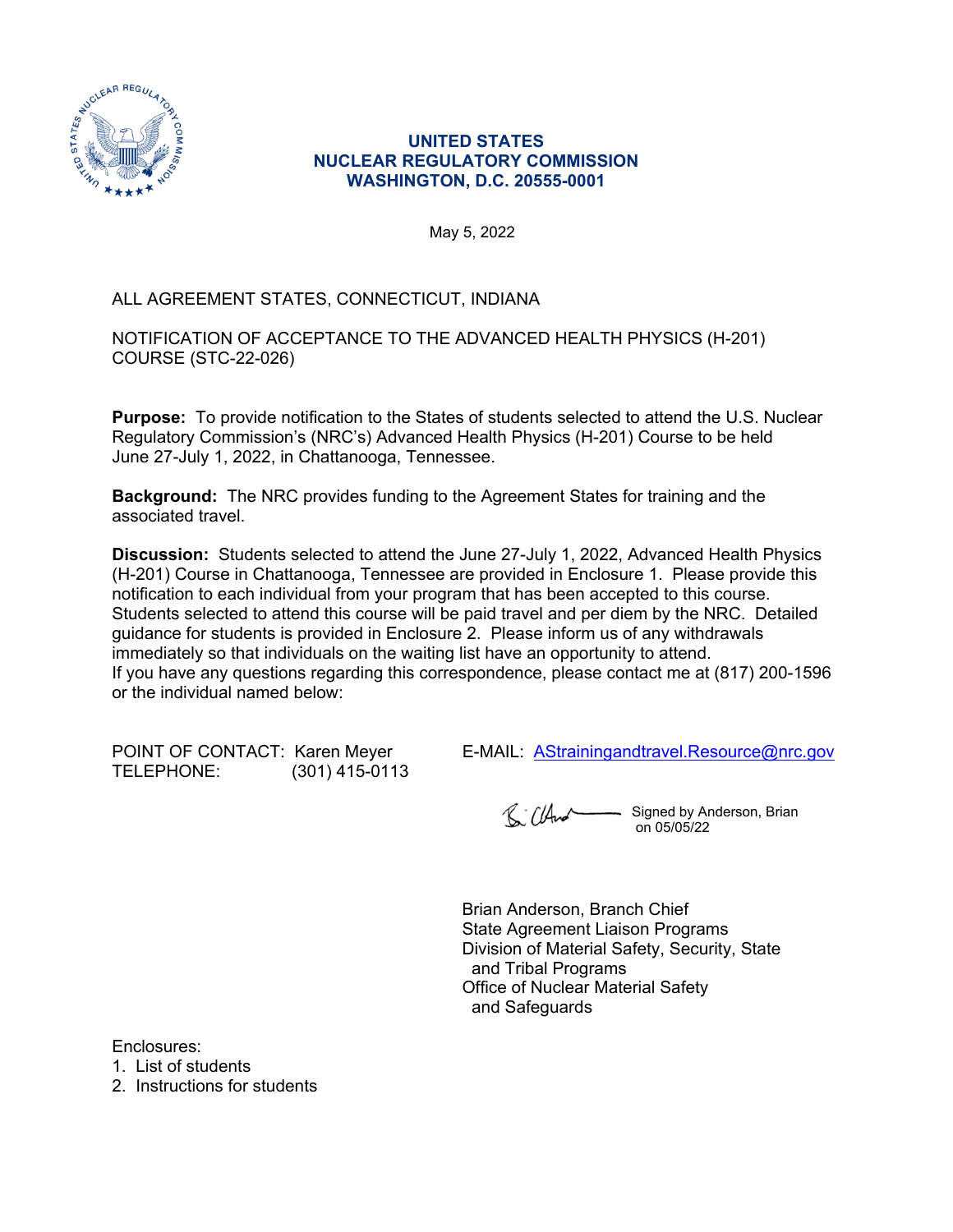#### **ADVANCED HEALTH PHYSICS (H-201)**

June 27-July 1, 2022 Chattanooga, TN

| <b>STATE</b>       | <b>PARTICIPANT</b>     |  |
|--------------------|------------------------|--|
| <b>COLORADO</b>    | <b>Heather Gilbert</b> |  |
| <b>CONNECTICUT</b> | <b>Shannon Perry</b>   |  |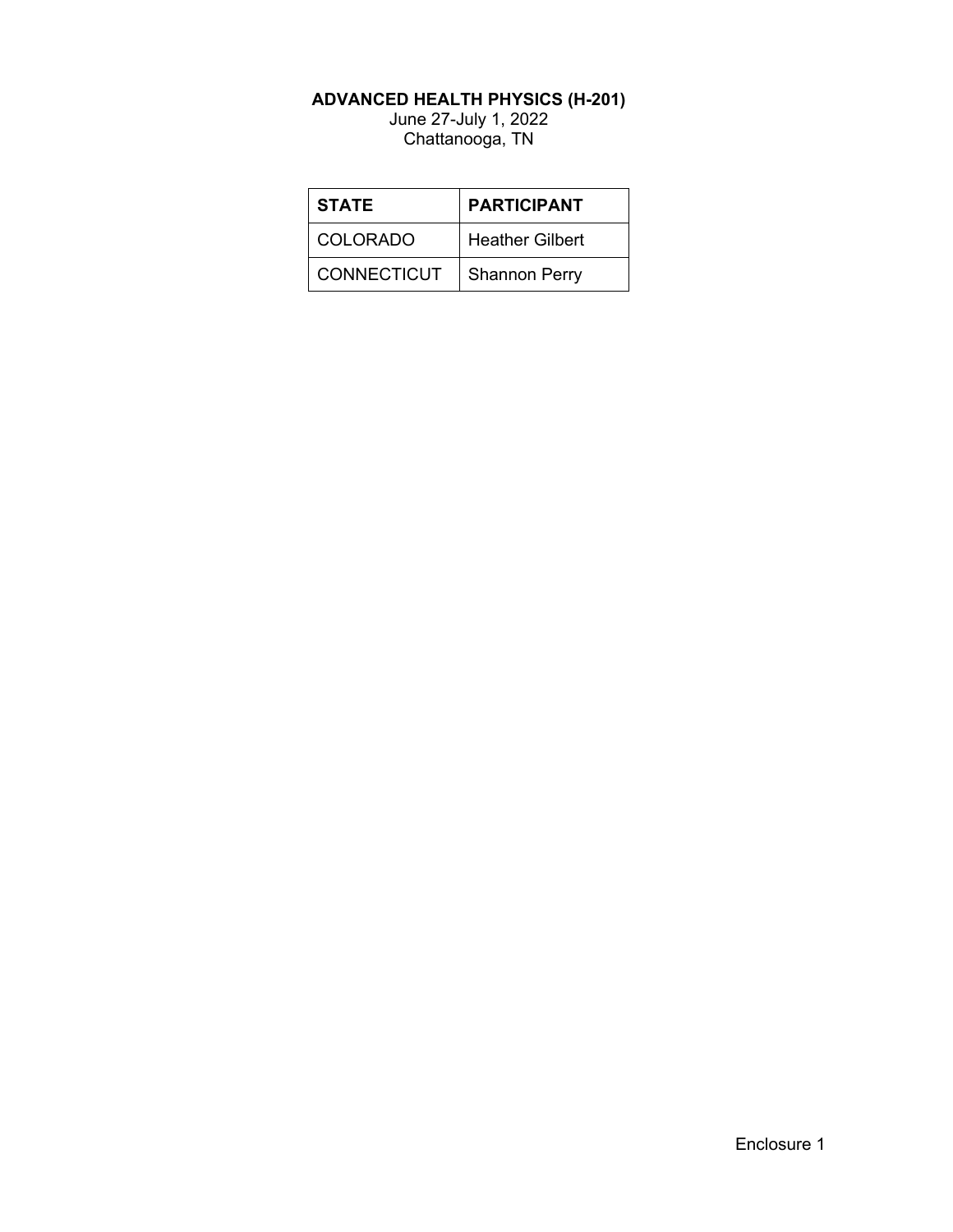### **INSTRUCTIONS TO STUDENTS**

**ACCEPTANCE**: Individuals listed in Enclosure 1 have been accepted for participation in the Advanced Health Physics (H-201) Course. This course is scheduled to be presented June 27-July 1, 2022, at the U.S. Nuclear Regulatory Commission (NRC) Technical Training Center (TTC). The TTC is located at 5746 Marlin Road, Suite 200, Osborne Office Center (near Eastgate Shopping Center) Chattanooga, Tennessee 37411-5677. The facility's telephone number is (423) 855-6500.

**COURSE:** Please see our Web site,<https://scp.nrc.gov/training.html> for the Tentative Course Schedule and note that the course begins at 8:00 a.m. eastern time on Monday, June 27, and ends at 12:00 p.m. eastern time on Friday, July 1st.

**LODGING AND TRAVEL:** Please plan to arrive on Sunday, June 26th, and depart on Friday, July 1st. Students must make their own lodging and travel arrangements. If there are no flights available that would allow you to arrive home before midnight on Friday, July 1st, you may elect to depart on Saturday, July 2nd. In this event, NRC will provide reimbursement for hotel on Friday night and per diem on Saturday, July 2nd. If traveling by air, please contact El Sol Travel at (844) 244-6694 for airline reservations and indicate that the travel is "Invitational" for the NRC. Please select a fully refundable Government fare if one is available, and make sure that El Sol Travel correctly direct bills your fare to the NRC. If the need arises and you must make a change, please contact Karen Meyer at (301) 415-0113.

Please complete the Travel Application Form which will be provided to you and submit to [AStrainingandtravel.Resource@nrc.gov](mailto:AStrainingandtravel.Resource@nrc.gov), at your earliest opportunity, but no later than, Friday, June 17th. Individuals should request the Federal government rate at the hotels. The per diem for Chattanooga, Tennessee is \$109 for hotel and \$64 for meals and incidentals. The first and last day of travel is calculated at 75 percent. If you are authorized to drive, the Federal mileage reimbursement is .585 cents per mile. Rental cars are not reimbursable.

In addition, you will need complete the attached NRC-64 voucher for reimbursement upon return from travel by July 1st. Review the itemized list for accuracy, including hotel, hotel tax and any additional authorized expenses. Then print, sign, scan, and e-mail back to me as one document with your hotel, flight receipt, and any other receipts over \$75.

Further instructions, including course schedule, will be provided via email to selected students.

Specific questions about the course can be sent directly to the NRC's Course Manager, Jeff Griffis [\(jeff.griffis@nrc.gov\)](mailto:jeff.griffis@nrc.gov).